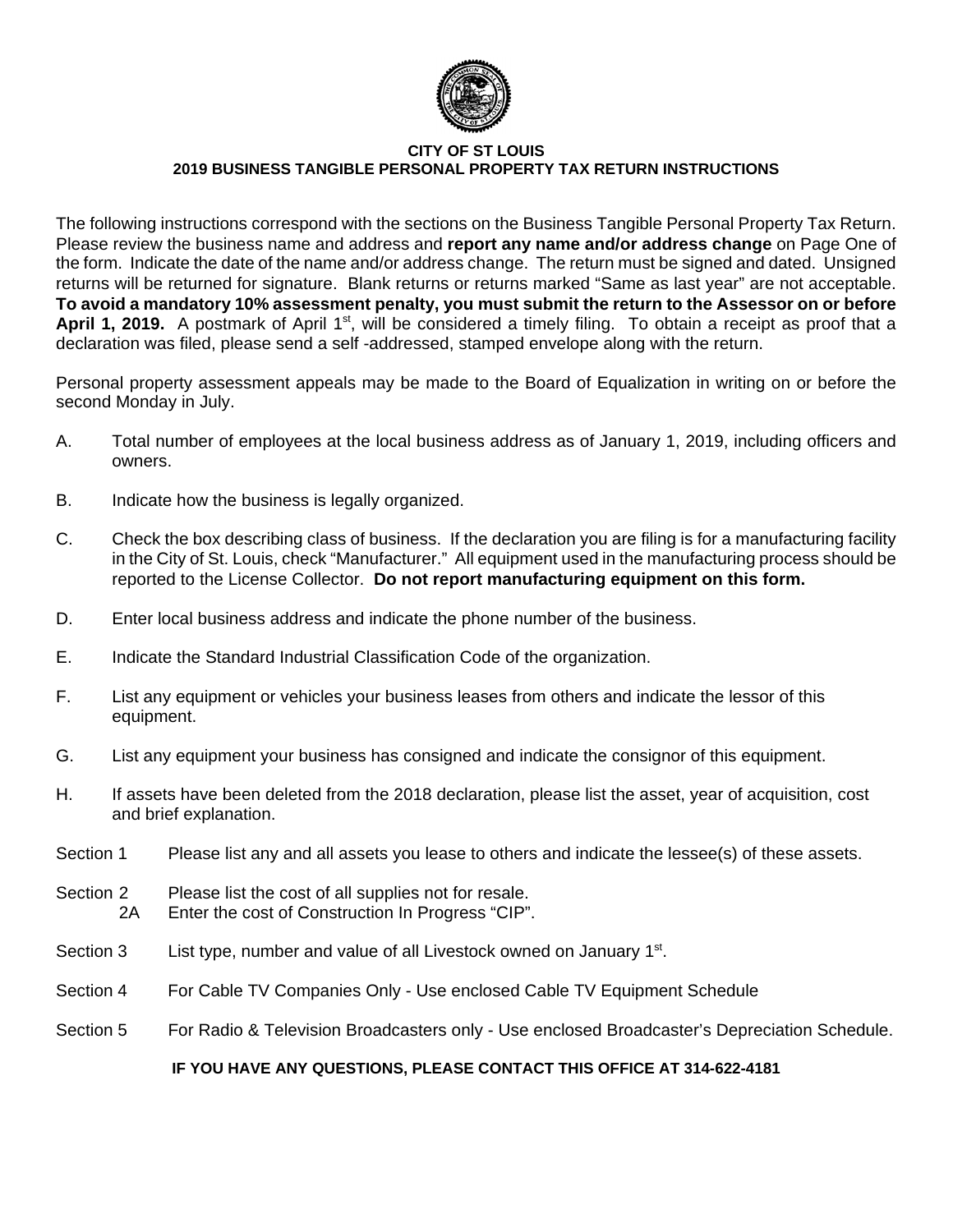#### **SECTION CATEGORY EXAMPLES**

### **SECTIONS 7 - 11 APPLY TO ASSETS ACQUIRED ON OR BEFORE JANUARY 1, 2006**

| <b>Section 7 - Consumer Coin-Operated Equipment</b>             | <b>Section 10 - Furniture &amp; Fixtures</b>                     |
|-----------------------------------------------------------------|------------------------------------------------------------------|
| Examples:                                                       | Examples:                                                        |
| Laundry Equipment such as washers and dryers                    | <b>Animal Cages</b>                                              |
| Newsboxes                                                       | <b>Artwork and Decoration</b>                                    |
| <b>Vending Machines</b>                                         | Auditorium/Theater Furniture                                     |
| Coin-Operated Bill Changers                                     | Beauty and Barber Shop Furniture & Fixtures                      |
| <b>Cigarette Machines</b>                                       | <b>Billiard and Pool Tables</b>                                  |
| <b>Juke Boxes</b>                                               | Childcare/Daycare Furniture, Fixtures & Equipment                |
| Pinball and Coin-Operated Video Games                           | <b>Hotel Furnishings</b>                                         |
| Snack and Beverage Machines                                     | <b>Library Furnishings</b>                                       |
|                                                                 | Medical & Dental Furniture and Fixtures                          |
| Section 8 - Computer Hardware (includes Pre-Installed Software) | Modular Office Furnishings                                       |
| Examples:                                                       | <b>Office Furniture &amp; Fixtures</b>                           |
| <b>Lottery Ticket Terminals</b>                                 | <b>Restaurant Furniture &amp; Fixtures</b>                       |
| Personal, Midrange, & Mainframe Computers                       | <b>Retail Furniture &amp; Fixtures</b>                           |
| Data Storage Devices                                            | Signs                                                            |
| Hubs                                                            | <b>Window Treatments</b>                                         |
| Servers                                                         |                                                                  |
| Workstations                                                    |                                                                  |
|                                                                 |                                                                  |
| Peripheral Equipment                                            |                                                                  |
| Point-of-Sale Equipment                                         |                                                                  |
|                                                                 |                                                                  |
|                                                                 |                                                                  |
| Section 9 - Electronic, Office Machines, Test & Video Equipment | Section 11 - Distributive Trades and Services, Restaurant        |
| Examples:                                                       | <b>Equipment and Non-Manufacturing Machinery &amp; Equipment</b> |
| <b>Audio Production</b>                                         | Examples:                                                        |
| Automotive Equipment                                            | <b>ATM Equipment</b>                                             |
| <b>Binding Machines</b>                                         | Automatic Car Wash Equipment                                     |
| Calculators                                                     | Computer Controlled and Non-Computer Controlled Equipment        |
| <b>Cash Registers</b>                                           | <b>Construction Equipment</b>                                    |
| <b>Cellular Telephones and Pagers</b>                           | Dry Cleaning Equipment                                           |
| Copiers & Faxes                                                 | Exercise and Gym Equipment                                       |
| <b>Electronic Scales</b>                                        | <b>Landscaping Equipment</b>                                     |
| Electronic Surveillance Equipment                               | Maintenance Equipment                                            |
| Laboratory and Testing Equipment                                | Medical & Dental Equipment                                       |
| <b>Mailing Equipment</b>                                        | Mortuary                                                         |
| Medical Equipment - Electronic                                  | <b>Painting Equipment</b>                                        |
| Photography & Video Equipment                                   | <b>Restaurant Equipment</b>                                      |
| Satellite Dishes                                                | <b>Robotic Equipment</b>                                         |
| <b>Shredders</b>                                                | Supermarket Equipment (Dairy, Deli, Frozen Food Cases, etc.)     |
| Slide and Overhead Projectors                                   | <b>Tanning Equipment</b>                                         |
| Telephone & Switchboard Equipment                               | <b>Theater Equipment</b>                                         |
| <b>Typewriters</b>                                              | Trash & Waste Containers                                         |

### **SECTIONS 12-15 APPLY TO ASSETS ACQUIRED ON OR AFTER JANUARY 2, 2006**

For a complete list of examples, refer to Internal Revenue Service Publication 946, Appendix B, Tables B-1 & B-2;

### Examples:<br>
Special Tools, Devices, Molds, & Jigs Used to Manufacture:<br>
Special Tools, Devices, Molds, & Jigs Used to Manufacture: Special Tools, Devices, Molds, & Jigs Used to Manufacture:

Fabricated Metal Products **Printing & Publishing Equipment** Printing & Publishing Equipment

### **Section 13 - Five Year Recovery Period**

Examples:<br>
Computers & Peripherals (as defined in IRS Publication 946)<br>
Computers & Peripherals (as defined in IRS Publication 946)<br>
Support & Service Equipment Computers & Peripherals (as defined in IRS Publication 946) Copiers & Duplicating Equipment **Personal Property with No Class Life** Personal Property with No Class Life Calculators & Adding Machines Assets Used in Distributive Trades & Services<br>
Construction Equipment<br>
Construction Equipment Construction Equipment<br>
High-Technology Equipment<br>
High-Technology Equipment<br>
TOCSC Equipment consisting & Distr Equipment used in Research & Development

## **Section 12 - Three Year Recovery Period Section 14 - Seven Year Recovery Period** Foods & Beverages **Foods & Beverages** Control of Telephone Control of Telephone Systems & Communication Equipment (other than specific items listed in Section 13) Telephone Systems & Communication Equipment TOCSC Equipment consisting of: High Frequency Radio & Microwave Systems Computerized Switching, Channeling, Associated Control Equipment

# **Section 15 - Ten Year Recovery Period** Electric Power Generating & Distribution Systems<br>Central Office Control Equipment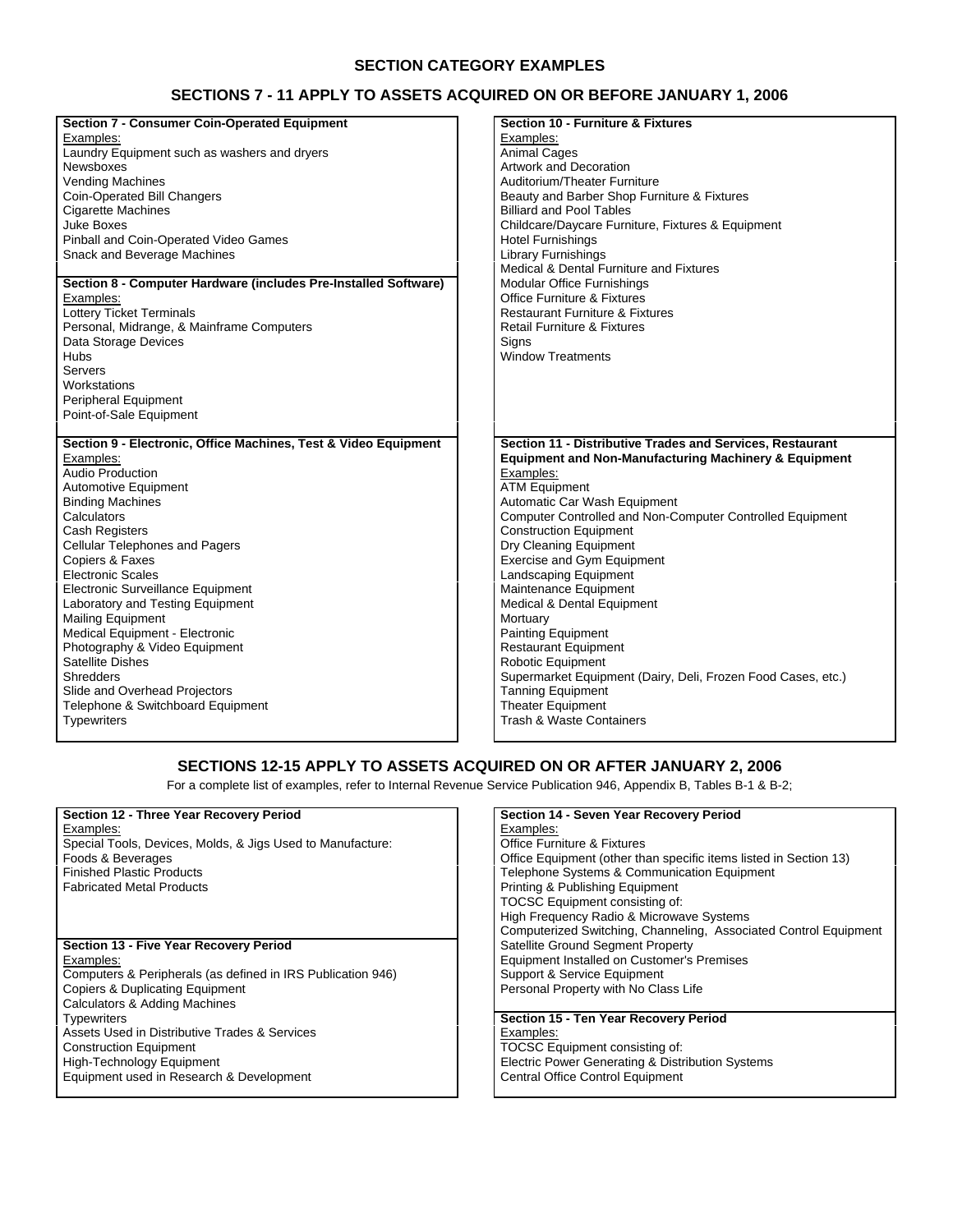BUSINESS TANGIBLE PERSONAL PROPERTY

### **2019 - TAX RETURN - 2019 CITY OF ST. LOUIS**



### **MICHAEL R. DAUPHIN**

 CITY OF ST LOUIS OFFICE OF THE ASSESSOR Rm 115-117 1200 Market Street St. Louis, MO 63103-2882 314-622-4181 314-622-4695(Fax) Website: stlouis-mo.gov/assessor

| PLEASE NOTE ANY CHANGE OF OWNER NAME OR ADDRESS |
|-------------------------------------------------|
| BELOW:                                          |

\_\_\_\_\_\_\_\_\_\_\_\_\_\_\_\_\_\_\_\_\_\_\_\_\_\_\_\_\_\_\_\_\_\_\_\_\_\_\_\_\_\_\_\_\_\_\_\_\_\_\_\_\_\_\_

\_\_\_\_\_\_\_\_\_\_\_\_\_\_\_\_\_\_\_\_\_\_\_\_\_\_\_\_\_\_\_\_\_\_\_\_\_\_\_\_\_\_\_\_\_\_\_\_\_\_\_\_\_\_\_

NAME \_\_\_\_\_\_\_\_\_\_\_\_\_\_\_\_\_\_\_\_\_\_\_\_\_\_\_\_\_\_\_\_\_\_\_\_\_\_\_\_\_\_\_\_\_\_\_\_\_

ADDRESS\_\_\_\_\_\_\_\_\_\_\_\_\_\_\_\_\_\_\_\_\_\_\_\_\_\_\_\_\_\_\_\_\_\_\_\_\_\_\_\_\_\_\_\_\_\_

DATE OF CHANGE\_\_\_\_\_\_\_\_\_\_\_\_\_\_\_\_\_\_\_\_\_\_\_\_\_\_\_\_\_\_\_\_\_\_\_\_\_\_\_

### **- IMPORTANT -**

### SEE ENCLOSED INSTRUCTIONS BEFORE PROCEEDING. IF ADDITIONAL SPACE IS REQUIRED, ATTACH LIST. ORIGINAL RETURN MUST BE FILED BY **APRIL 1, 2019**

|                                                   |                                                                                  | <b>Phone No.</b> The contract of the contract of the contract of the contract of the contract of the contract of the contract of the contract of the contract of the contract of the contract of the contract of the contract of th |                    |                    | Email Address: The Contract of the Contract of the Contract of the Contract of the Contract of the Contract of the Contract of the Contract of the Contract of the Contract of the Contract of the Contract of the Contract of |
|---------------------------------------------------|----------------------------------------------------------------------------------|-------------------------------------------------------------------------------------------------------------------------------------------------------------------------------------------------------------------------------------|--------------------|--------------------|--------------------------------------------------------------------------------------------------------------------------------------------------------------------------------------------------------------------------------|
| A. Total Number of Employees: ___________________ | Federal Employer I.D. Number, if incorrect or not listed above__________________ |                                                                                                                                                                                                                                     |                    |                    |                                                                                                                                                                                                                                |
|                                                   |                                                                                  | (Check One)                                                                                                                                                                                                                         | $\Box$ Corporation | $\Box$ Partnership | $\Box$ Individual doing business                                                                                                                                                                                               |
| C. Check Type of Business:<br>$\Box$ Merchant     | $\Box$ Manufacturer                                                              | $\Box$ Service                                                                                                                                                                                                                      | $\Box$ Contractor  |                    | □ Other _________________                                                                                                                                                                                                      |
|                                                   |                                                                                  |                                                                                                                                                                                                                                     |                    |                    | Phone Number of Business <b>Example 20</b>                                                                                                                                                                                     |
|                                                   |                                                                                  |                                                                                                                                                                                                                                     |                    |                    |                                                                                                                                                                                                                                |

F. Do you lease or rent personal property belonging to others?  $\Box$  NO  $\Box$  YES - If yes, see instructions and list below.

| DESCRIPTION OF EQUIPMENT YOU<br>LEASE OR RENT FROM OTHERS | LEASE<br><b>NUMBER</b> | NAME AND ADDRESS<br>OF LESSOR | DATE OF<br>INSTALLATION | <b>MONTHLY</b><br><b>RENTAL</b> |
|-----------------------------------------------------------|------------------------|-------------------------------|-------------------------|---------------------------------|
|                                                           |                        |                               |                         |                                 |
|                                                           |                        |                               |                         |                                 |
|                                                           |                        |                               |                         |                                 |

LEASED VEHICLES - Name and address of leasing company

| <b>MAKE</b> | <b>MODEL</b> | NO. CYL | VEHICLE I.D.# | <b>YEAR</b> | UNIT NO. |
|-------------|--------------|---------|---------------|-------------|----------|
|             |              |         |               |             |          |
|             |              |         |               |             |          |
|             |              |         |               |             |          |

G. Do you hold personal property belonging to others (consigned property)?  $\Box$  NO  $\Box$  YES - If yes, see instructions and list below.

| <b>DESCRIPTION OF</b><br><b>CONSIGNED PROPERTY</b> | MODEL AND<br><b>YEAR</b> | NAME AND ADDRESS<br>OF CONSIGNOR | DATE OF | LENGTH OF<br>INSTALLATION CONSIGNMENT |
|----------------------------------------------------|--------------------------|----------------------------------|---------|---------------------------------------|
|                                                    |                          |                                  |         |                                       |
|                                                    |                          |                                  |         |                                       |
|                                                    |                          |                                  |         |                                       |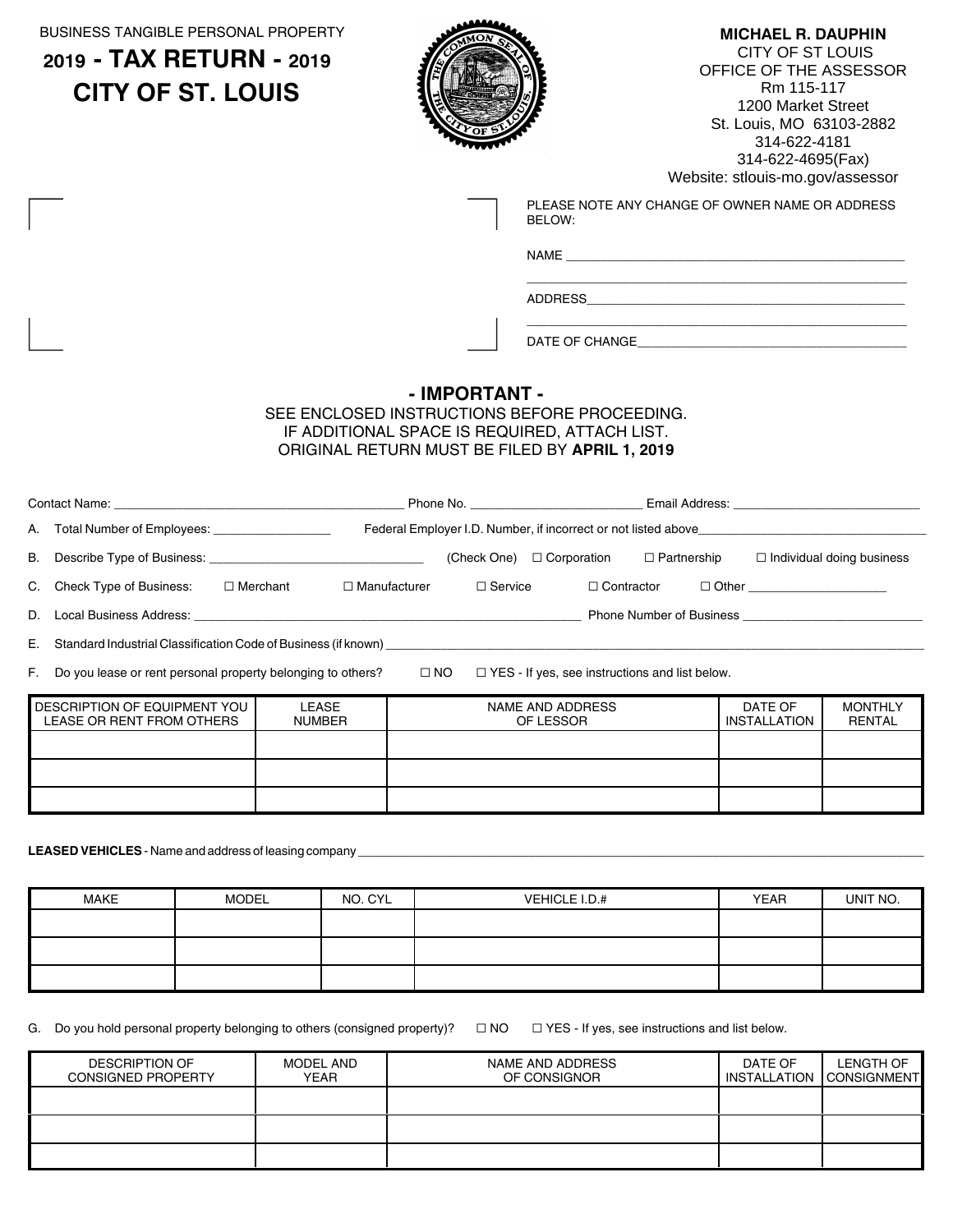### **ASSET DEPRECIATION SCHEDULES**

H. Have you deleted any equipment reported on 2018 return?  $\square$  NO  $\square$  YES - If yes, see INSTRUCTIONS.

A copy of your December 31, 2018 asset listing or depreciation schedule must accompany this return. All assets used by your business or located at your business must be reported, including fully depreciated and expensed items. Do not include costs for installation, freight/delivery, sales tax, or licensing.

| <b>SECTION 1.</b>                                       | Do you lease, rent or loan equipment to others?                                   | $\Box$ NO | $\Box$ YES - If yes, list below. |      |                             | Attach additional sheets if necessary |
|---------------------------------------------------------|-----------------------------------------------------------------------------------|-----------|----------------------------------|------|-----------------------------|---------------------------------------|
| <b>SERIAL NUMBER</b><br>AND DESCRIPTION<br>OF EQUIPMENT | NAME OF LESSEE AND ADDRESS<br>WHERE EQUIPMENT IS LOCATED<br>(Do not use P.O. Box) |           | YEAR OF<br><b>ACQUISITION</b>    | COST | <b>LEASE</b><br><b>DATE</b> | <b>TOTAL MONTHLY</b><br><b>RENTAL</b> |
|                                                         |                                                                                   |           |                                  |      |                             |                                       |
|                                                         |                                                                                   |           |                                  |      |                             |                                       |
|                                                         |                                                                                   |           |                                  |      |                             |                                       |

| <b>SECTION 2.</b> | EXPENDABLE GOODS AND SUPPLIES ON HAND JANUARY 1ST, INCLUDING REPAIR PARTS,<br>OFFICE SUPPLIES. FUEL INVENTORIES. MEDICAL AND DENTAL. LINENS. UNIFORMS. RUG<br>& MAT RENTAL, RESTAURANTS/BAR SMALLWARES (GLASSES, PLATES, SILVERWARE,<br>PLASTIC CUPS, ETC.) JANITORIAL, ETC. IF YOU DO NOT REPORT SUPPLIES, PLEASE<br>PROVIDE AN EXPLANATION OF WHY YOUR BUSINESS DOES NOT HAVE THESE ITEMS. OR<br>I AN ESTIMATED SUPPLY VALUE WILL BE ADDED TO THE ACCOUNT. | <b>COST OF SUPPLIES</b><br>ON HAND JANUARY 1ST | ASSESSED VALUE |
|-------------------|--------------------------------------------------------------------------------------------------------------------------------------------------------------------------------------------------------------------------------------------------------------------------------------------------------------------------------------------------------------------------------------------------------------------------------------------------------------|------------------------------------------------|----------------|
|                   | DO NOT INCLUDE INVENTORY FOR SALE OR MANUFACTURER'S PRODUCT INVENTORY.                                                                                                                                                                                                                                                                                                                                                                                       | $/3 =$                                         |                |
| 2A.               | CONSTRUCTION IN PROGRESS "CIP" ON HAND JANUARY 1 <sup>ST</sup> , ENTER THE COST OF ALL<br>PERSONAL PROPERTY THAT YOU HOLD IN THIS CATEGORY AND IS NOT BEING REPORTED<br>ELSEWHERE ON THIS FORM.                                                                                                                                                                                                                                                              | COST OF CIP<br>ON HAND JANUARY 1ST             |                |
|                   |                                                                                                                                                                                                                                                                                                                                                                                                                                                              | $X 65\% / 3 =$                                 |                |

| <b>SECTION 3.</b><br>Livestock<br>(Cattle, Hogs, Horses, Etc.) |      |        |       |
|----------------------------------------------------------------|------|--------|-------|
|                                                                | Type | Number | Value |
|                                                                |      |        |       |
|                                                                |      |        |       |
|                                                                |      |        |       |
|                                                                |      |        |       |

| <b>SECTION 4</b>          |                                 |
|---------------------------|---------------------------------|
| <b>Cable TV Companies</b> | Use Enclosed Supplemental Forms |

| <b>SECTION 5.</b>               |                              |
|---------------------------------|------------------------------|
| <b>Radio &amp; Television</b>   | Use Supplemental Forms for   |
| <b>Broadcast Companies Only</b> | Analog and Digital Equipment |

SECTION 6. NOT USED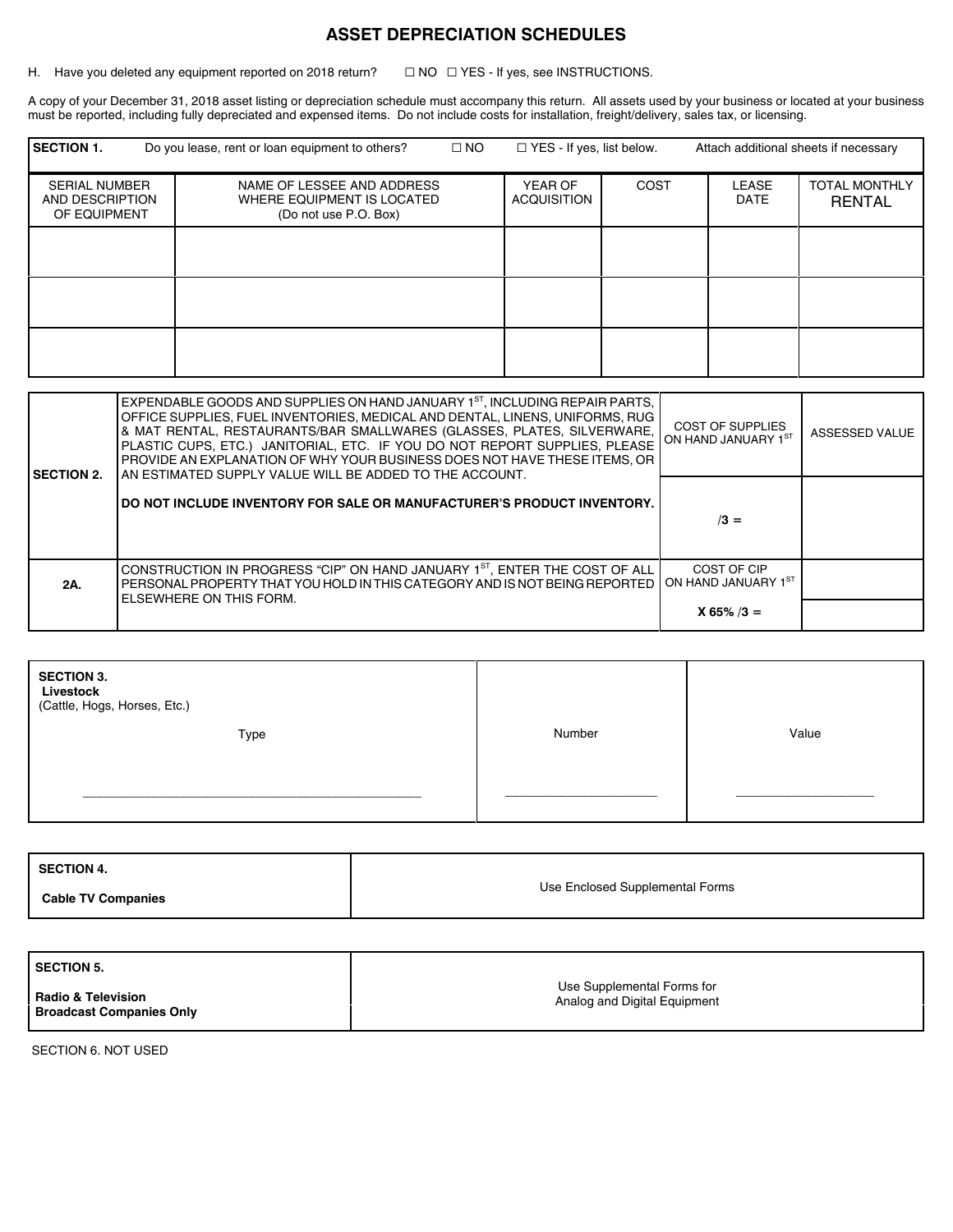### **ASSETS ACQUIRED ON OR BEFORE JANUARY 1, 2006**

| <b>SECTION 7. Consumer Coin-Operated Equipment</b> |             |                     | <b>SECTION 10. Furniture &amp; Fixtures</b> |                                      |             |                  |
|----------------------------------------------------|-------------|---------------------|---------------------------------------------|--------------------------------------|-------------|------------------|
| <b>YEAR OF</b><br><b>ACQUISITION</b>               | <b>COST</b> | <b>DEPRECIATION</b> | <b>ASSESSED</b><br><b>VALUE</b>             | <b>YEAR OF</b><br><b>ACQUISITION</b> | <b>COST</b> | <b>DEPRECIAT</b> |
| 2005 & Prior                                       |             | $15\% / 3 =$        |                                             | 2005                                 |             | $19\% / 3 =$     |
| <b>TOTAL S</b>                                     |             |                     |                                             | 2004 & Prior                         |             | $12\% / 3 =$     |

| <b>SECTION 8. Computer Hardware</b>  |      |                     |                                 |  |  |  |  |
|--------------------------------------|------|---------------------|---------------------------------|--|--|--|--|
| <b>YEAR OF</b><br><b>ACQUISITION</b> | COST | <b>DEPRECIATION</b> | <b>ASSESSED</b><br><b>VALUE</b> |  |  |  |  |
| 2005 & Prior                         |      | $5\% / 3 =$         |                                 |  |  |  |  |
| <b>TOTALS</b>                        |      |                     |                                 |  |  |  |  |

| <b>SECTION 9. Electronic, Office Machines, Test &amp; Video Equipment</b> |             |                     |                                 | <b>SECTION 11. Distributive Trades &amp; Services, Restaurant Equipment</b><br>& Non-Manufacturing Machinery & Equipment |             |                     |                                 |  |
|---------------------------------------------------------------------------|-------------|---------------------|---------------------------------|--------------------------------------------------------------------------------------------------------------------------|-------------|---------------------|---------------------------------|--|
| <b>YEAR OF</b><br><b>ACQUISITION</b>                                      | <b>COST</b> | <b>DEPRECIATION</b> | <b>ASSESSED</b><br><b>VALUE</b> | <b>YEAR OF</b><br><b>ACQUISITION</b>                                                                                     | <b>COST</b> | <b>DEPRECIATION</b> | <b>ASSESSED</b><br><b>VALUE</b> |  |
| 2005                                                                      |             | $25\% / 3 =$        |                                 | 2005                                                                                                                     |             | $28\% / 3 =$        |                                 |  |
| 2004 & Prior                                                              |             | $17\% / 3 =$        |                                 | 2004 & Prior                                                                                                             |             | $23\% / 3 =$        |                                 |  |
| <b>TOTALS</b>                                                             |             |                     |                                 | <b>TOTALS</b>                                                                                                            |             |                     |                                 |  |

| <b>SECTION 10. Furniture &amp; Fixtures</b> |             |                     |                                 |  |  |  |  |  |
|---------------------------------------------|-------------|---------------------|---------------------------------|--|--|--|--|--|
| <b>YEAR OF</b><br><b>ACQUISITION</b>        | <b>COST</b> | <b>DEPRECIATION</b> | <b>ASSESSED</b><br><b>VALUE</b> |  |  |  |  |  |
| 2005                                        |             | $19\% / 3 =$        |                                 |  |  |  |  |  |
| 2004 & Prior                                |             | $12\% / 3 =$        |                                 |  |  |  |  |  |
| <b>TOTALS</b>                               |             |                     |                                 |  |  |  |  |  |

| <b>SECTION 11. Distributive Trades &amp; Services, Restaurant Equipment</b><br>& Non-Manufacturing Machinery & Equipment |                                                                       |              |  |  |  |  |
|--------------------------------------------------------------------------------------------------------------------------|-----------------------------------------------------------------------|--------------|--|--|--|--|
| <b>YEAR OF</b><br><b>ACQUISITION</b>                                                                                     | <b>COST</b><br><b>DEPRECIATION</b><br><b>ASSESSED</b><br><b>VALUE</b> |              |  |  |  |  |
| 2005                                                                                                                     |                                                                       | $28\%$ / 3 = |  |  |  |  |
| 2004 & Prior                                                                                                             |                                                                       | $23\% / 3 =$ |  |  |  |  |
| TOTALS                                                                                                                   |                                                                       |              |  |  |  |  |

### **DID YOU KNOW?**

**TYPICALLY DURING AUGUST THROUGH NOVEMBER, APPRAISERS VISIT A PORTION OF ST. LOUIS CITY BUSINESSES. APPRAISERS ALWAYS CARRY PHOTO IDENTIFICATION. IF IT IS LIKELY YOUR BUSINESS WILL RECEIVE A VISIT THIS YEAR, WE WILL SEND ADDITIONAL INFORMATION CLOSER TO THAT TIME. PLEASE FEEL FREE TO CONTACT US WITH ANY QUESTIONS.**

**YOU MAY NOW SUBMIT YOUR ASSET LISTINGS ELECTRONICALLY! HOWEVER, YOU MUST MAIL BACK THE RETURN WITH REQUIRED SIGNATURES. PLEASE SUBMIT IN EXCEL FORMAT AND INCLUDE DESCRIPTION, PURCHASE YEAR, REPORTED SECTION, AND COST. YOU MAY SEND BY DISK, OR EMAIL TO ZASR@STLOUIS-MO.GOV. INCLUDE THE ACCOUNT NUMBER (SIX DIGITS AND ONE LETTER) IN THE E-MAIL SUBJECT LINE.**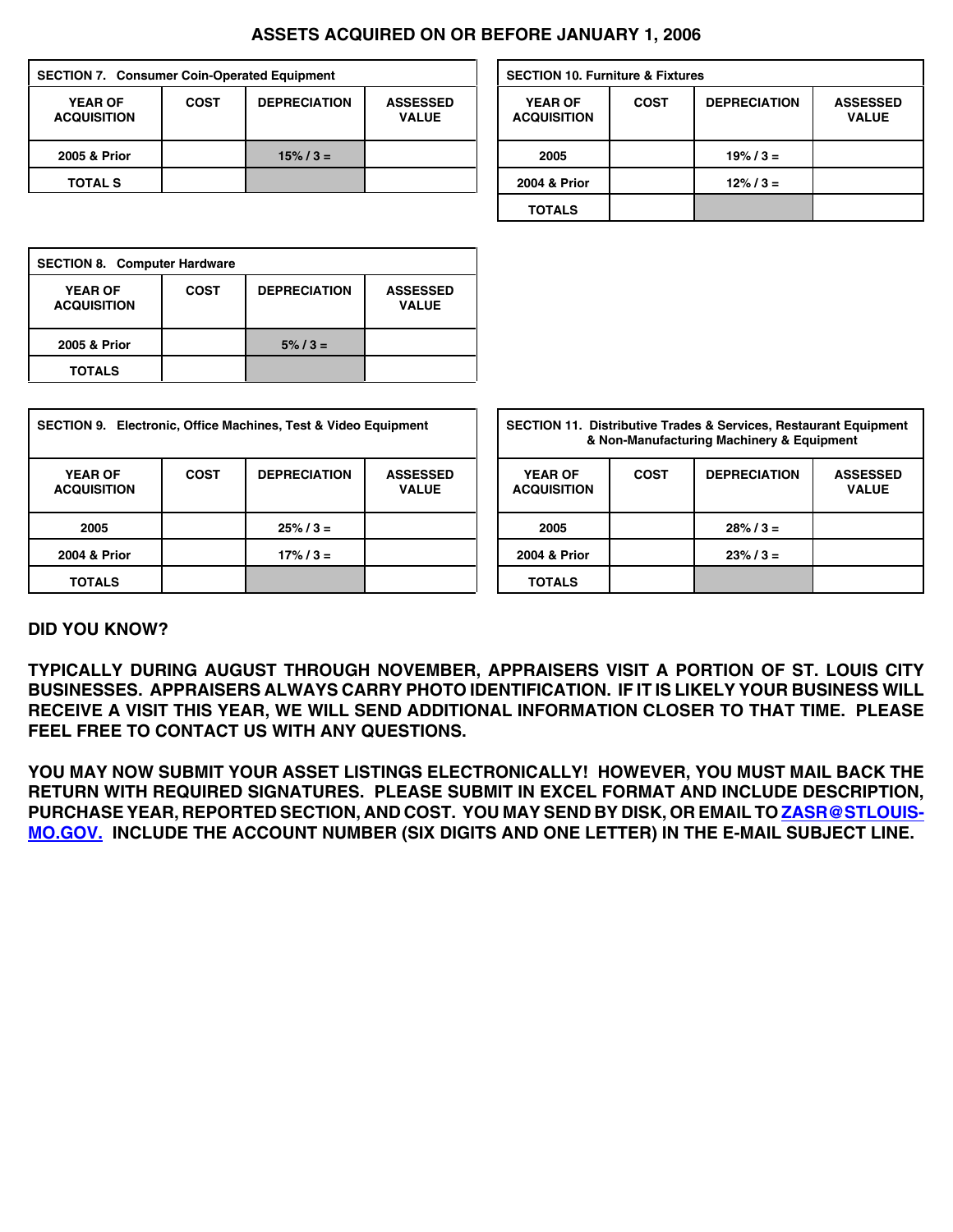### **ASSETS ACQUIRED ON OR AFTER JANUARY 2, 2006**

#### **Use Sections 12 - 15 for Assets Purchased On or After January 2, 2006**

**Please use Sections 7 - 11 for assets acquired prior to January 2, 2006. Missouri Revised State Statute Section 137.122 mandates depreciable tangible personal property shall be depreciated for property tax purposes based on the same recovery period allowed for such property under the Internal Revenue Code. Sections 12-15 are based on the Internal Revenue Service Modified Accelerated Cost Recovery System (MACRS). These sections only apply to assets acquired on or after January 2, 2006. Please list motor vehicles in Sections 16-23.**

| <b>SECTION 12. Three Year Recovery Period</b> |             |                       |                       |  |  |  |  |  |
|-----------------------------------------------|-------------|-----------------------|-----------------------|--|--|--|--|--|
| <b>YEAR OF ACQUISITION</b>                    | <b>COST</b> | <b>DEPRECIATION</b>   | <b>ASSESSED VALUE</b> |  |  |  |  |  |
| 2018                                          |             | $75\% / 3 =$          |                       |  |  |  |  |  |
| 2017                                          |             | $38\frac{1}{6}$ / 3 = |                       |  |  |  |  |  |
| 2016                                          |             | $13\frac{1}{6}$ / 3 = |                       |  |  |  |  |  |
| 2006 - 2015                                   |             | $5\% / 3 =$           |                       |  |  |  |  |  |
| <b>TOTAL SECTION 12</b>                       |             |                       |                       |  |  |  |  |  |

| <b>SECTION 13. Five Year Recovery Period</b> |             |                     |                       |  |  |  |  |
|----------------------------------------------|-------------|---------------------|-----------------------|--|--|--|--|
| YEAR OF ACQUISITION                          | <b>COST</b> | <b>DEPRECIATION</b> | <b>ASSESSED VALUE</b> |  |  |  |  |
| 2018                                         |             | $85\% / 3 =$        |                       |  |  |  |  |
| 2017                                         |             | $60\% / 3 =$        |                       |  |  |  |  |
| 2016                                         |             | $42\% / 3 =$        |                       |  |  |  |  |
| 2015                                         |             | $25\% / 3 =$        |                       |  |  |  |  |
| 2006 - 2014                                  |             | $10\% / 3 =$        |                       |  |  |  |  |
| <b>TOTAL SECTION 13</b>                      |             |                     |                       |  |  |  |  |

| <b>SECTION 14. Seven Year Recovery Period</b> |             |                         |                       |  |  |  |  |
|-----------------------------------------------|-------------|-------------------------|-----------------------|--|--|--|--|
| YEAR OF ACQUISITION                           | <b>COST</b> | <b>DEPRECIATION</b>     | <b>ASSESSED VALUE</b> |  |  |  |  |
| 2018                                          |             | $89\% / 3 =$            |                       |  |  |  |  |
| 2017                                          |             | $70\% / 3 =$            |                       |  |  |  |  |
| 2016                                          |             | $55\% / 3 =$            |                       |  |  |  |  |
| 2015                                          |             | $43\% / 3 =$            |                       |  |  |  |  |
| 2014                                          |             | $31\frac{1}{6}$ / $3 =$ |                       |  |  |  |  |
| 2013                                          |             | $18\% / 3 =$            |                       |  |  |  |  |
| 2006 - 2012                                   |             | $10\% / 3 =$            |                       |  |  |  |  |
| <b>TOTAL SECTION 14</b>                       |             |                         |                       |  |  |  |  |

| <b>SECTION 15. Ten Year Recovery Period</b> |             |                         |                       |  |  |  |  |
|---------------------------------------------|-------------|-------------------------|-----------------------|--|--|--|--|
| YEAR OF ACQUISITION                         | <b>COST</b> | <b>DEPRECIATION</b>     | <b>ASSESSED VALUE</b> |  |  |  |  |
| 2018                                        |             | $93\% / 3 =$            |                       |  |  |  |  |
| 2017                                        |             | $79\% / 3 =$            |                       |  |  |  |  |
| 2016                                        |             | $67\% / 3 =$            |                       |  |  |  |  |
| 2015                                        |             | $57\% / 3 =$            |                       |  |  |  |  |
| 2014                                        |             | $48\% / 3 =$            |                       |  |  |  |  |
| 2013                                        |             | $39\% / 3 =$            |                       |  |  |  |  |
| 2012                                        |             | $31\frac{1}{6}$ / $3 =$ |                       |  |  |  |  |
| 2011                                        |             | $22\% / 3 =$            |                       |  |  |  |  |
| 2006 - 2010                                 |             | $15\% / 3 =$            |                       |  |  |  |  |
| <b>TOTAL SECTION 15</b>                     |             |                         |                       |  |  |  |  |